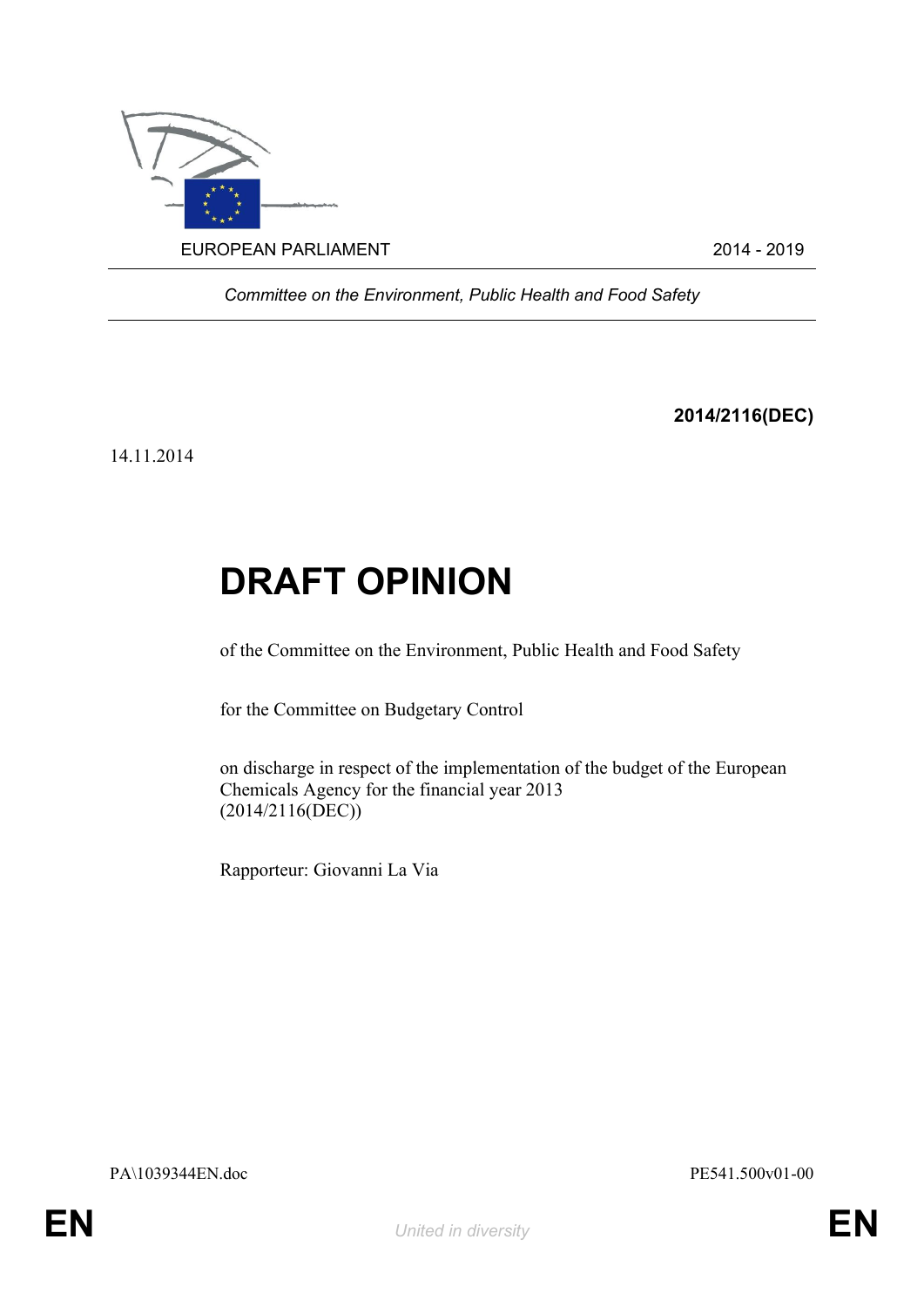PA\_NonLeg

**EN**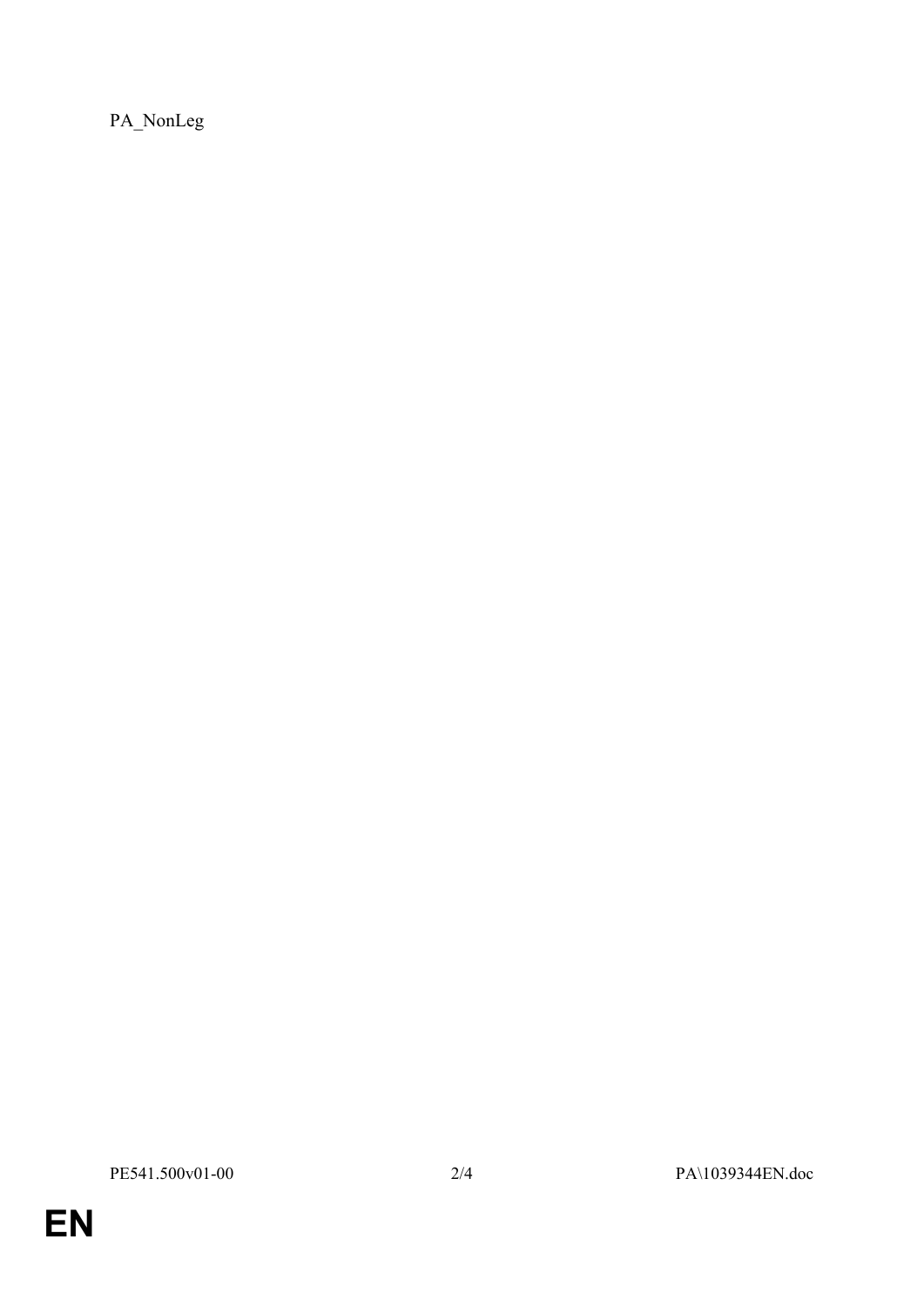## **SUGGESTIONS**

The Committee on the Environment, Public Health and Food Safety calls on the Committee on Budgetary Control, as the committee responsible, to incorporate the following suggestions in its motion for a resolution:

- 1. Recalls that the European Chemicals Agency ("the Agency") is a consolidated entity in accordance with Article 185 of Council Regulation (EC, Euratom) No 1605/2002<sup>1</sup> ;
- 2. Notes that, as from 2012, the Agency was given the task to manage and carry out technical, scientific, and administrative aspects of Regulation (EU) No 528/2012 of the European Parliament and of the Council (BPR Regulation)<sup>2</sup> as well as similar tasks related to the export and import of dangerous chemicals under Regulation (EU) No 649/2012 of the European Parliament and of the Council (PIC Regulation)<sup>3</sup>;
- 3. Notes that, in respect of the BPR Regulation, the Agency's biocidal products expenditures are financed partially through fees paid by industry and partially through an EU subsidy, as referred to in Article 185 of Regulation (EC, Euratom) No 1605/2002; notes that in 2013, the majority of Agency's expenditure budget was financed by an EU subsidy, because it commenced the invoicing of registrants under the BPR Regulation from 1 September 2013;
- 4. Notes, in addition, that the Agency was supported by an amount of EUR 920 900 by the Commission as a compensation for non-materialised income and that an exceptional, onetime voluntary contribution of EUR 177 057 was received from Norway on 30 December 2013 (to be used towards the development of biocidal services at the Agency);
- 5. Notes that, in accordance with Regulation (EC) No 1907/2006 of the European Parliament and of the Council ("REACH Regulation")<sup>4</sup>, the Agency is financed through fees paid by the industry for registrations of chemical substances and by a possible EU balancing subsidy, as referred to in Article 185 of Regulation (EC, Euratom) No 1605/2002; notes, moreover, that in 2013, for the third consecutive year, the Agency was fully financed through fee income for its REACH and classification, labelling and packaging operations;
- 6. Notes that, in accordance with the PIC Regulation, the Agency's expenditure, in 2013, was financed by a subsidy from the general budget of the European Union;

<sup>&</sup>lt;sup>1</sup> Council Regulation (EC, Euratom) No 1605/2002 of 25 June 2002 on the Financial Regulation applicable to the general budget of the European Communities (OJ L 248, 16.9.2002, p. 1).

<sup>&</sup>lt;sup>2</sup> Regulation (EU) No 528/2012 of the European Parliament and of the Council of 22 May 2012 concerning the making available on the market and use of biocidal products (OJ L 167, 27.6.2012, p. 1).

<sup>&</sup>lt;sup>3</sup> Regulation (EU) No 649/2012 of the European Parliament and of the Council of 4 July 2012 concerning the export and import of hazardous chemicals (OJ L 201, 27.7.2012, p. 60*).* 

<sup>4</sup> Regulation (EC) No 1907/2006 of the European Parliament and of the Council of 18 December 2006 concerning the Registration, Evaluation, Authorisation and Restriction of Chemicals (REACH), establishing a European Chemicals Agency, amending Directive 1999/45/EC and repealing Council Regulation (EEC) No 793/93 and Commission Regulation (EC) No 1488/94 as well as Council Directive 76/769/EEC and Commission Directives 91/155/EEC, 93/67/EEC, 93/105/EC and 2000/21/EC (OJ L 396, 30.12.2006, p. 1*).*